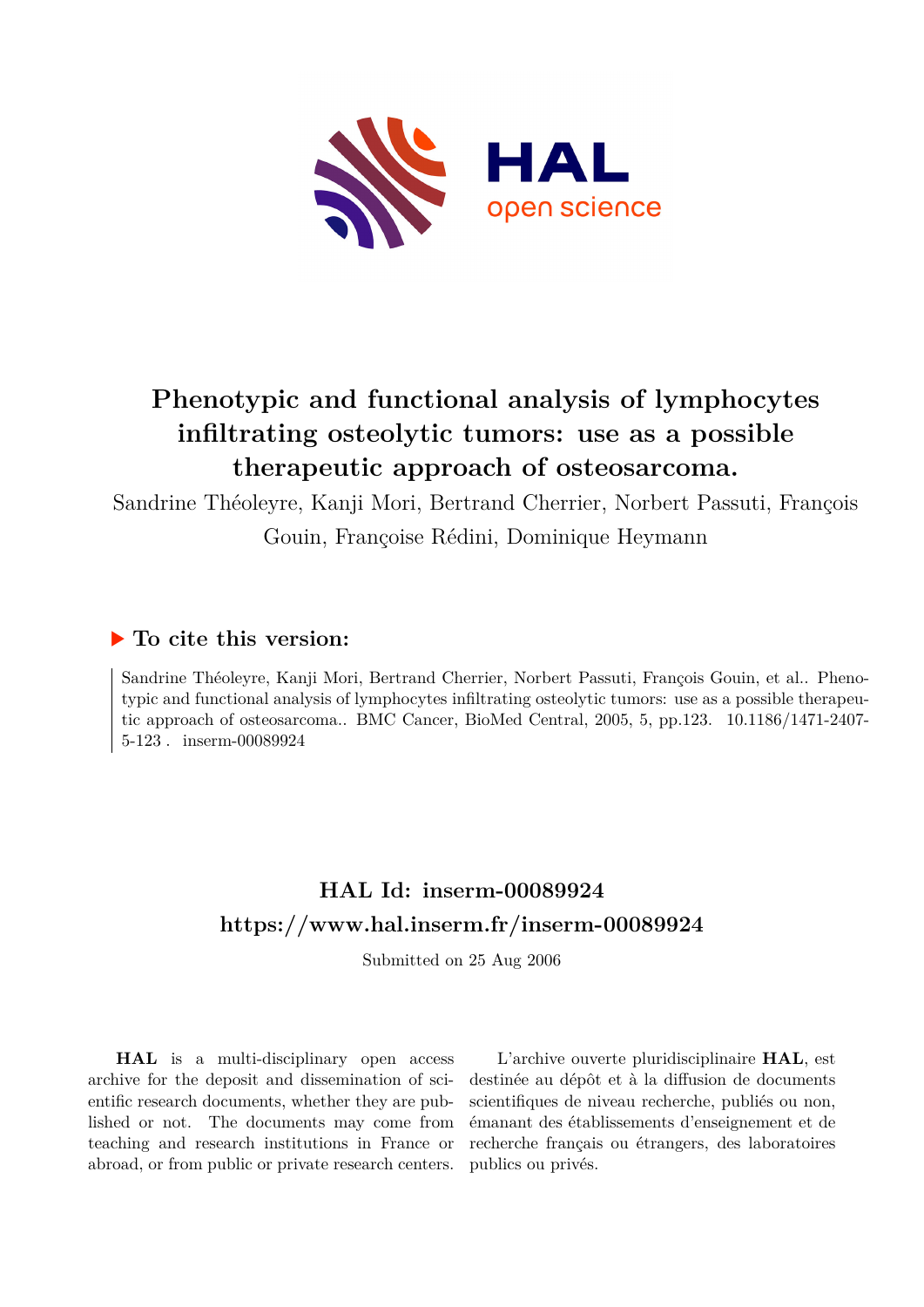# Research article **Contract Contract Contract Contract Contract Contract Contract Contract Contract Contract Contract Contract Contract Contract Contract Contract Contract Contract Contract Contract Contract Contract Contra**

# **Phenotypic and functional analysis of lymphocytes infiltrating osteolytic tumors: use as a possible therapeutic approach of osteosarcoma**

S Théoleyre, K Mori, B Cherrier, N Passuti, F Gouin, F Rédini and D Heymann\*

Address: INSERM ERI 7 – EA 3822; Physiopathologie de la Résorption Osseuse et Thérapie des Tumeurs Osseuses Primitives. Faculté de Médecine, 1 rue Gaston Veil, 44035 Nantes cedex 1, France

Email: S Théoleyre - sandrine.theoleyre@univ-nantes.fr; K Mori - p-993@nifty.com; B Cherrier - cherrier.bertrand@free.fr; N Passuti - norbert.passuti@chu-nantes.fr; F Gouin - francois.gouin@chu-nantes.fr; F Rédini - francoise.redini@univ-nantes.fr; D Heymann\* - dominique.heymann@univ-nantes.fr

\* Corresponding author

Published: 27 September 2005

*BMC Cancer* 2005, **5**:123 doi:10.1186/1471-2407-5-123

[This article is available from: http://www.biomedcentral.com/1471-2407/5/123](http://www.biomedcentral.com/1471-2407/5/123)

© 2005 Théoleyre et al; licensee BioMed Central Ltd.

This is an Open Access article distributed under the terms of the Creative Commons Attribution License [\(http://creativecommons.org/licenses/by/2.0\)](http://creativecommons.org/licenses/by/2.0), which permits unrestricted use, distribution, and reproduction in any medium, provided the original work is properly cited.

Received: 06 June 2005 Accepted: 27 September 2005

#### **Abstract**

**Background:** Osteosarcoma is the most common type of primary bone tumor. The use of aggressive chemotherapy has drastically improved the prognosis of the patients with nonmetastatic osteosarcomas, however the prognosis of the patients with metastasis is still very poor. Then, new and more effective treatments for curing osteosarcoma, such as immunotherapy are needed. Tumor-infiltrating lymphocytes (TIL) have been involved in the control of tumor development and already assessed with success for the treatment of several cancers including melanoma. While TIL represent a fascinating therapeutic approach in numerous malignant pathologies, there is few report concerning adult bone-associated tumors including osteosarcoma.

**Methods:** Human TIL were isolated and characterized (phenotype, lytic activity) from twentyseven patients with bone-associated tumors (osteosarcoma, Ewing's sarcoma, giant cell tumor, chondrosarcoma, plasmocytoma and bone metastases). Similar experiments were performed using rat osteosarcoma model.

**Results:** While TIL with a main CD4<sup>+</sup> profile were easily isolated from most of the tumor samples, only TIL extracted from osteosarcoma were cytotoxic against allogeneic tumor cells. In all cases, TIL lytic activity was significantly higher compared to autologous peripheral blood leukocytes. Similar data were observed in rat osteosarcoma model where TIL were characterized by a main CD4<sup>+</sup>profile and high lytic activity against allogeneic and autologous tumor cells. Moreover, rat TIL expansion was not accompanied by refractoriness to further activation stimulus mainly by tumor antigens.

**Conclusion:** These results demonstrated that TIL therapy could be a very efficient strategy for the treatment of adult osteosarcoma.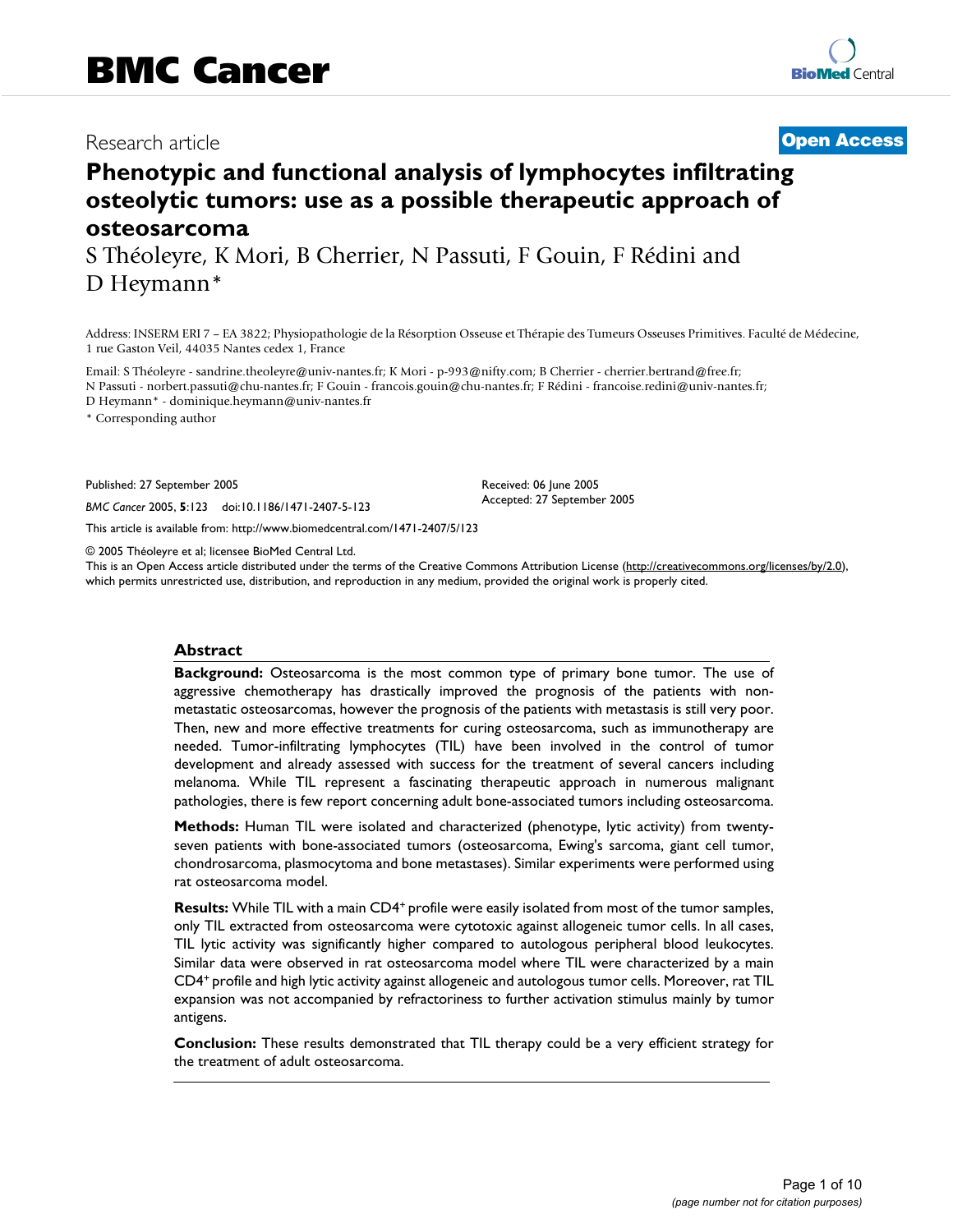# **Background**

Primary or secondary malignant bone tumors represent a major therapeutic challenge in medical oncology. Despite efficiency of conventional treatments by chemo- and radiotherapy, long-term outcome of the patients suffering from malignant bone tumors remains poor. Among them, osteosarcoma is the most frequent primary bone tumor. Indeed, the current strategy for the treatment of highgrade osteosarcoma is based on neo-adjuvant chemotherapy, delayed en-bloc wide resection and adjuvant chemotherapy adapted to the histologic profile of the tumor tissues removed during surgery [1]. While marked improvements in surgery and the development of different regimens of multidrug chemotherapy over the past 25 years, the survival remains around 55 to 70% after 5 years [2,3]. Furthermore, the prognosis is worse in the patients with non-extremities localization, advancing age, radioinduced osteosarcoma and those arising from Paget's disease of bone, representing 40% of the entire osteosarcoma population. In addition, the patients with metastatic osteosarcoma at the time of diagnosis have poor survival statistics (30% at 5 years). All these findings suggest necessity of establishing new therapeutic strategies to improve the overall rate of survival, especially in high-risk sub-groups.

Among the potential new therapeutic strategies, immunotherapies are based on the up-regulation of the immune response in tumor-bearing host. Two therapeutic approaches can be distinguished: (i) active immunotherapies that elicit immune response against tumor cells in tumor-bearing host (including pulsed dendritic cells and cytokine treatments), (ii) passive or adoptive immunotherapies consist on the administration of *ex vivo*expanded tumor-specific cytotoxic immune cells represented by T lymphocytes. The identification of tumor-specific lymphocytes has resulted in new therapeutic strategies based on mounting a sustained and effective anti-tumor immune response [4,5]. It is theorized that the infiltrating lymphoid represents a selected population of cells which have preferentially migrated to the tumor secondary to an immune response. These T lymphocytes termed tumor-infiltrating lymphocytes (TIL) are considered to be more specific in their immunological reactivity to tumor cells than the non-infiltrating lymphocytes [6]. However, if the role of TIL has not been clearly defined, TIL could recognized as a reactional mechanism against tumor development. Moreover, their reduced response in the tumor tissue may be due to the suppressive influence under the tumor microenvironment. In this context, TIL have been identified in numerous neoplasia, such as melanoma [5-9], various carcinomas [10-17], myeloma [18], pediatric tumors [19] and sarcomas [20-22] and the therapeutic relevance of these TIL has been also documented in both animal models and clinical trials [23-28]. Unfortunatly, up to date, very few data is available on the phenotypic and functional characterization of TIL isolated from adult bone-associated tumors.

Because, *in vitro* studies on bone tumor infiltrating T lymphocytes are lacking, the goal of the present study is to characterize the TIL derived from 27 adult human boneassociated tumors as well as autologous peripheral blood leukocytes (PBL) at the phenotypic and functional levels. The therapeutic potential of TIL was then discussed for osteosarcoma.

# **Methods**

# *1) Patients*

Twenty-seven bone-associated tumors [6 osteosarcomas, 2 Ewing's sarcomas, 2 chondrosarcomas, 7 giant cell tumors (GCTs), 2 plasmocytomas, 4 bone metastases (2 from kidney origin, 2 form unknown origin) and 4 other pathologies (1 chondromyxoid fibroma, 1 fibrous dysplasia, 1 chordoma, 1 undifferentiated sarcoma)] from 27 patients  $[12 \text{ women } (38 + 17.8 \text{ years}, \text{ range: } 17-75)$  and 15 men (47.9 + 19.2) years, range: 16–75)] were included in the present study. All patients were treated in the Department of Orthopedic Surgery of Nantes University Hospital (France) between September 2004 and June 2005. Patients' characteristics were summarized in Table 1 ("Additional file 1"). Written informed consent was obtained before each patient was included in the study.

# *2) Cell lines*

The rat osteosarcoma (UMR106), human osteosarcoma (MG63, SaOS2), B lymphoma (Daudi) and leukemia (K562) cell lines were purchased from the American Tissue Cell Collection (USA). The rat osteosarcoma ROS 17/ 2.8 cell line was a kind gift from Pr HJ Donahue (Penn State University, USA). The tumor cell lines were culturedin RPMI 1640 (Invitrogen, France) supplemented with 10% foetal calf serum (FCS) (Hyclone, Perbio, France). The primary osteosarcoma was isolated from small tumor fragment of rat osteosarcoma model described above. Briefly, small tumor fragments were digested by 1 mg/mL collagenase A (Boehringer Manheim) for 2 hours. The cell suspensions obtained were then washed three times with PBS and cultured in RPMI 1640 supplemented with 10% FCS. The medium was changed twice a week and the adherent osteosarcoma cells were harvested using a 0.05% trypsin- 0.02% EDTA solution and subjected to the study.

# *3) Osteosarcoma rat model*

The osteosarcoma was initially induced by a local injection of colloidal radioactive <sup>144</sup>Cerium in rats [29]. The tumor can be re-grafted and maintained *in vivo* for many months; otherwise fragments were frozen until re-utilization. This rat osteosarcoma model used in the present study mimics the human pathology in terms of tumor growth, bone involvements and lung metastases [30,31].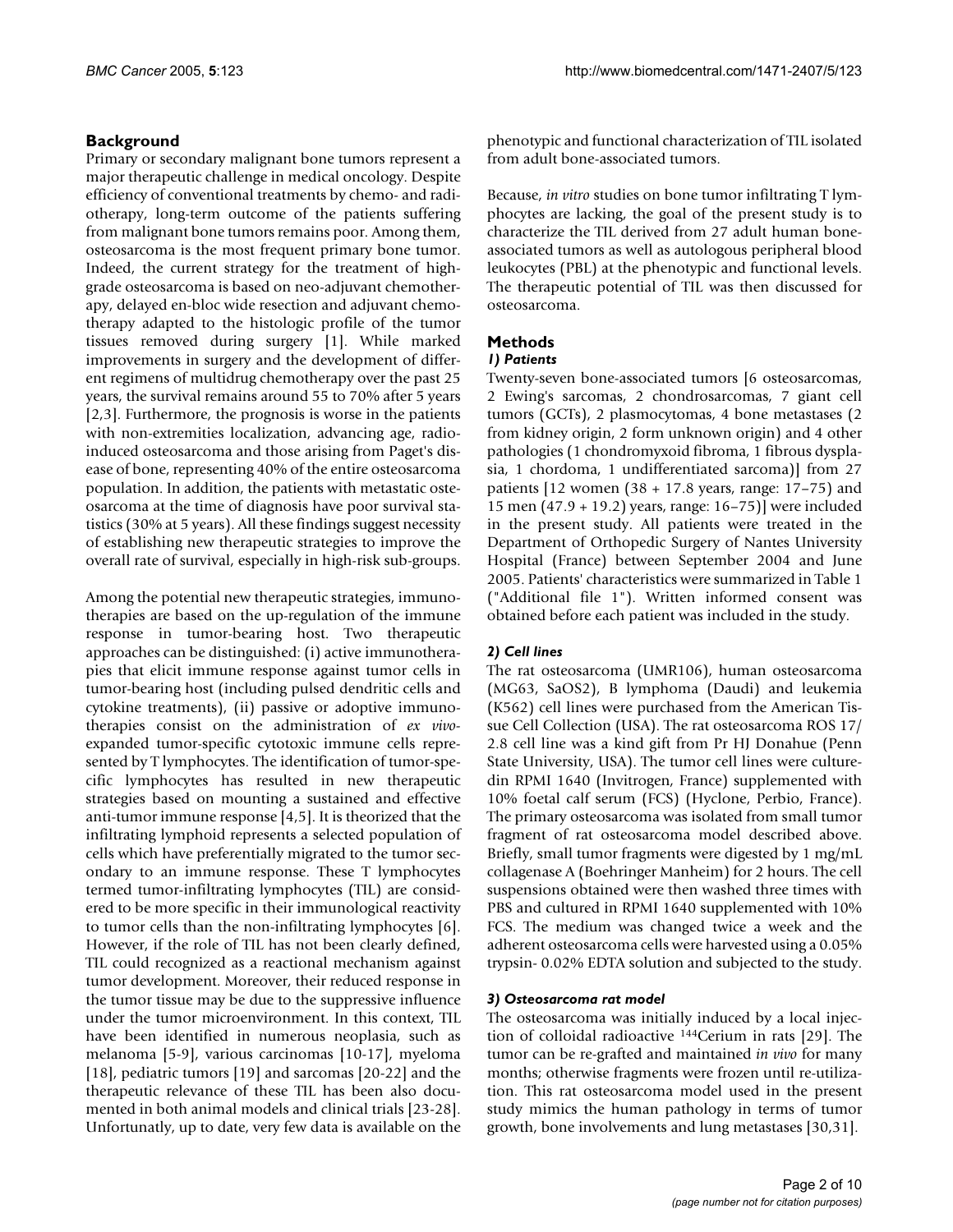# *4) Peripheral blood leukocytes (PBL) preparation and tumor-infiltrating lymphocytes (TIL) extraction*

Both human and rat PBL were isolated from heparinized peripheral blood after Ficoll-Hypaque (Eurobio, France) gradient centrifugation. The human and rat PBL were respectively cultured in RPMI 1640 supplemented with 10% FCS and 300 UI/ml IL-2 (Eurocetus, France) for 21 days and X-VIVO 15 supplemented with 900 UI/ml IL-2 for 14 days. Their phenotype and cytotoxic activity were then analyzed according to the procedure described below.

Human tumor specimens were directly received from the operating room under sterile condition, minced with scissors into 1 mm<sup>3</sup> fragments and cultured immediately in RPMI 1640 (Invitrogen) supplemented with 10% FCS (Hyclone), 300 UI/ml IL-2 (Eurocetus) and antibiotics mixture (100 UI/mL penicillin and 100 µg/mL streptomycin). Half of medium was changed twice a week and TIL were cultured for 21 days.

Rat tumor specimens were obtained from the model described above, minced with scissors into 9 mm3 fragments and subjected enzymatic digestion using 2 mg/mL collagenase and 50 UI/mL hyaluronidase (Sigma-Aldrich, France) for 2 hours. The cell suspension (10<sup>6</sup> cell/mL) was filtrated using a 70 µm cell strainer. Then, enriched by Ficoll-Hypaque gradient centrifugation and cultured in X-VIVO 15 serum free-medium supplemented with 900 UI/ mL IL-2 and antibiotics mixture (100 UI/mL penicillin and 100 µg/mL streptomycin). Half of medium was changed twice a week and TIL were cultured for 14 days. Both PBL and TIL were maintained at  $37^{\circ}$ C in a 5% CO<sub>2</sub> humidified atmosphere.

# *5) Cytotoxicity assay*

Target cells (UMR106, MG63, SaOS2, Daudi, K562, ROS17/2.8 and primary autologous rat osteosarcoma cells) were labeled with 10 µCi of Na $_2$ <sup>51</sup>CrO<sub>4</sub> (Amersham, UK) for 1 hour at 37°C. Then, target cells were washed three times with fresh culture medium. Lymphocytes (TIL or PBL) were added at a different target/effector ratio (T/ E) of  $1/12.5$ ,  $1/25$  and  $1/50$ . The plate was then incubated for 4 hours at  $37^{\circ}$ C, and 100 µL of supernatant were haversted for counting in a γ-counter. Maximal and spontenous <sup>51</sup>Cr-releases were determined by incubating the target cells with 100 µL of detergent (Triton 1% in distillated water) or 100 µL of culture medium, respectively. Spontaneous release (SR) never exceeded 10% of maximal release (MR). The percentage of specific chromium release was calculated according to the following formula: [(experimental release-SR)/(MR-SR)]  $\times$  100%].

# *6) Flow cytometric analysis*

For phenotyping, lymphocytes (TIL or PBL) were stained with conjugated monoclonal antibodies against CD3 (PE), CD4 (APC), CD8 (perCP), CD20 (FITC), CD45RA (FITC), CD161 (PE). Monoclonal antibodies were purchased from Becton Dickinson (France) (CD3, CD4, CD8 and CD20) and from Serotec (France) (CD161 and CD45RA). Cell suspensions were then analyzed on a Becton Dickinson fluorescence-activated cell sorter. Ten thousand scatter-gated cells were analyzed in each sample and fluorescence profiles of the cells were determined with logarithmic signal amplifiers.

# *7) Statistical analysis*

All experiments were performed in triplicate. The mean and SD was calculated for all conditions and compared by an ANOVA test. Differences relative to a probability of two-tailed *P* < 0.05 were considered significant

# **Results**

### *1) Human TIL can be extracted from various human tumor biopsies and cultured*

TIL were able to isolate successfully from small tumor fragments (wet weight < 5 g) immediately after the biopsy except for chondrosarcoma, fibrous dysplasia and 50% of bone metastases (Table 1) and maintained for 3 weeks in the presence of 300 UI/ml IL-2 for flow cytometric analyses. Most of cultured TIL were mainly composed of CD3<sup>+</sup> (range: 65%–99%) (Figure [1,](#page-4-0) hatched bars). TIL from plasmocytomas showed preferentially CD4+ profile (median:  $64.4\%$ ) with minor CD8+ profile (median: 6.4%). Similarly, TIL from osteosarcomas were predominantly CD4<sup>+</sup>(median: 49.9%) with second highest CD8<sup>+</sup> sub-population (median: 15.5%). TIL isolated from Ewing's sarcomas, GCTs and bone metastases are characterized by almost same amount of CD4+ and CD8+ populations (around 50%) (Figure [1](#page-4-0)). A minor amount of CD20<sup>+</sup>and CD161<sup>+</sup>cells were observed in all TIL without correlation with tumor histology.

To compare PBL and TIL expanded from the same patients, phenotypic analyses of PBL were also performed in all included cases (Figure [1](#page-4-0), dark bars). The amount of CD8<sup>+</sup>TIL was lower in plasmocytoma, Ewing's sarcoma and osteosarcoma TIL compared to that of PBL (respectively 88%, 58%, and 57%). A high amount of natural killer (NK) CD161<sup>+</sup> (43%) cells were detected in PBL from Ewing's sarcoma-bearing patients in contrast to the others.

# *2) Human TIL isolated from osteosarcomas exert cytotoxic activity against allogeneic cell lines*

To determine the cytotoxic activity of expanded TIL against allogeneic cell lines, 51Cr-released assays were carried out. The lytic patterns of TIL against Daudi and K562 cell lines that reflect LAK and NK activity, and against two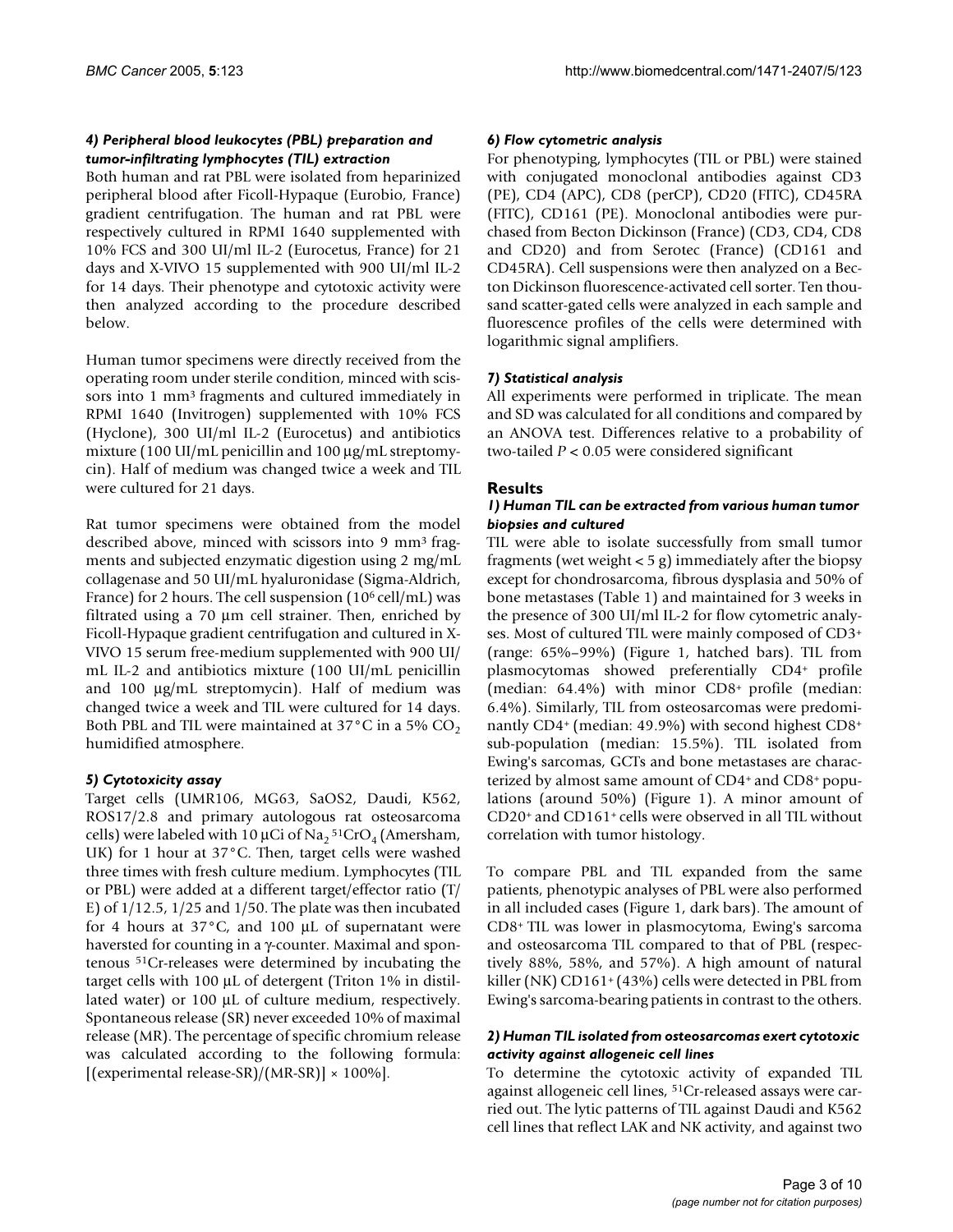<span id="page-4-0"></span>

#### Phenotypic analysis of TIL isolated from human bone associ **Figure 1** ated tumors compared with the phenotype of autologous PBL

**Phenotypic analysis of TIL isolated from human bone associated tumors compared with the phenotype of autologous PBL.** TIL were isolated from tumor biopsies and cultured for 21 days in RPMI 1640 supplemented with 10% FCS and 300 UI/ml IL-2. Autologous PBL were isolated from peripheral blood samples after gradient density centrifugation and cultured in the same conditions for 21 days. After the indicated culture period, the phenotype of TIL (hatched bars) and PBL (dark bars) were analyzed by flow cytometry. The percentages of positive cells are given as median value. Plasmocytoma, n = 2; Ewing's sarcoma,  $n = 2$ ; giant cell tumor,  $n = 7$ ; bone metastase,  $n = 4$ ; osteosarcoma,  $n = 6$ .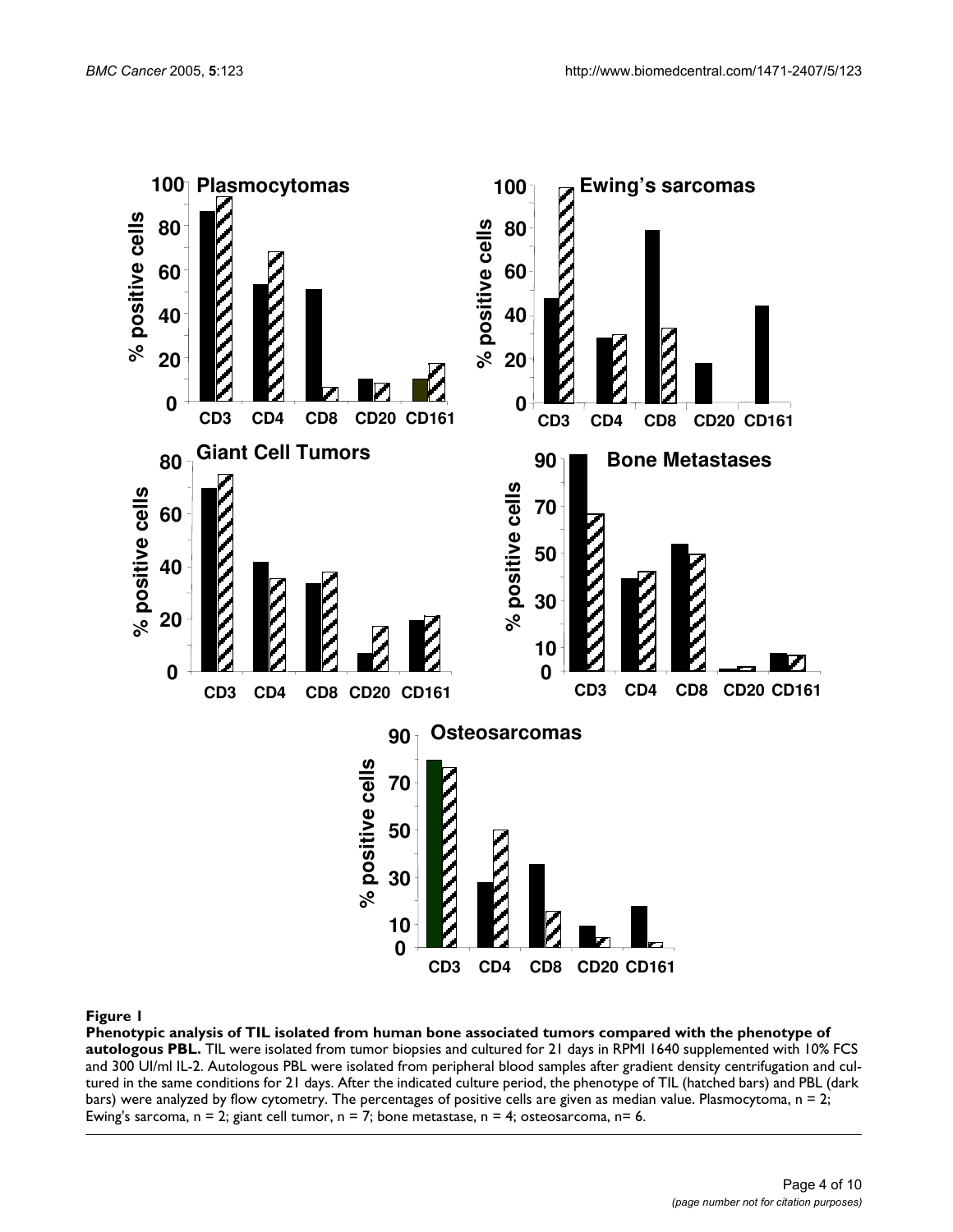

#### Comparison of cytotoxic a **Figure 2** ctivity between TIL isolated from human osteosarcomas and autologous PBL

**Comparison of cytotoxic activity between TIL isolated from human osteosarcomas and autologous PBL.** TIL and autologous PBL were isolated from human osteosarcomas ( $n = 6$ ). After 21 days of culture in RPMI 1640 supplemented with 10% FCS and 300 UI/ml IL-2, TIL and autologous PBL cytotoxic activities were determined using <sup>51</sup>Cr-released assays. The cytotoxicity was measured against allogeneic cell lines including Daudi, K562 cell lines and two osteosarcoma cell lines, high

allogeneic osteosarcoma cell lines SaOS2 and MG63, which exhibit respectively high and low osteoblastic differentiation state were assessed. TIL amplified from plastocytomas, Ewing's sarcomas and GCTs did not show any lytic activity against all allogeneic cell lines tested (data not shown). However, TIL extracted from osteosarcoma biopsies were significantly cytotoxic against all cell lines analyzed compared to matched autologous PBL  $(p < 0.01)$ (Figure 2). The cytotoxic profiles against K562 and the other cell lines were different along with T/E ratio. Indeed, the magnitude of TIL cytotoxicity against K562 cells varied from 50% to 70% respectively for a ratio  $T/E$  of  $1/12.5$  to

1/50. The magnitude of TIL lytic activity against Daudi, SaOS2 and MG63 reached 20% for a ratio T/E of 1/12.5 to 65% for a ratio T/E of 1/50. In all osteosarcomas analyzed, autologous PBL were weakly cytotoxic against the four allogeneic cell lines, and no dose-response was observed in autologous PBL cytotoxic activity (Figure 2).

#### *3) TIL isolated from rat osteosarcoma showed a similar phenotype and lytic pattern to human TIL*

TIL expanded from rat tumor biopsies revealed same phenotype as those of human osteosarcoma. Namely, rat TIL were 90% CD3<sup>+</sup>, 50% CD4<sup>+</sup>and 18% CD8<sup>+</sup>in median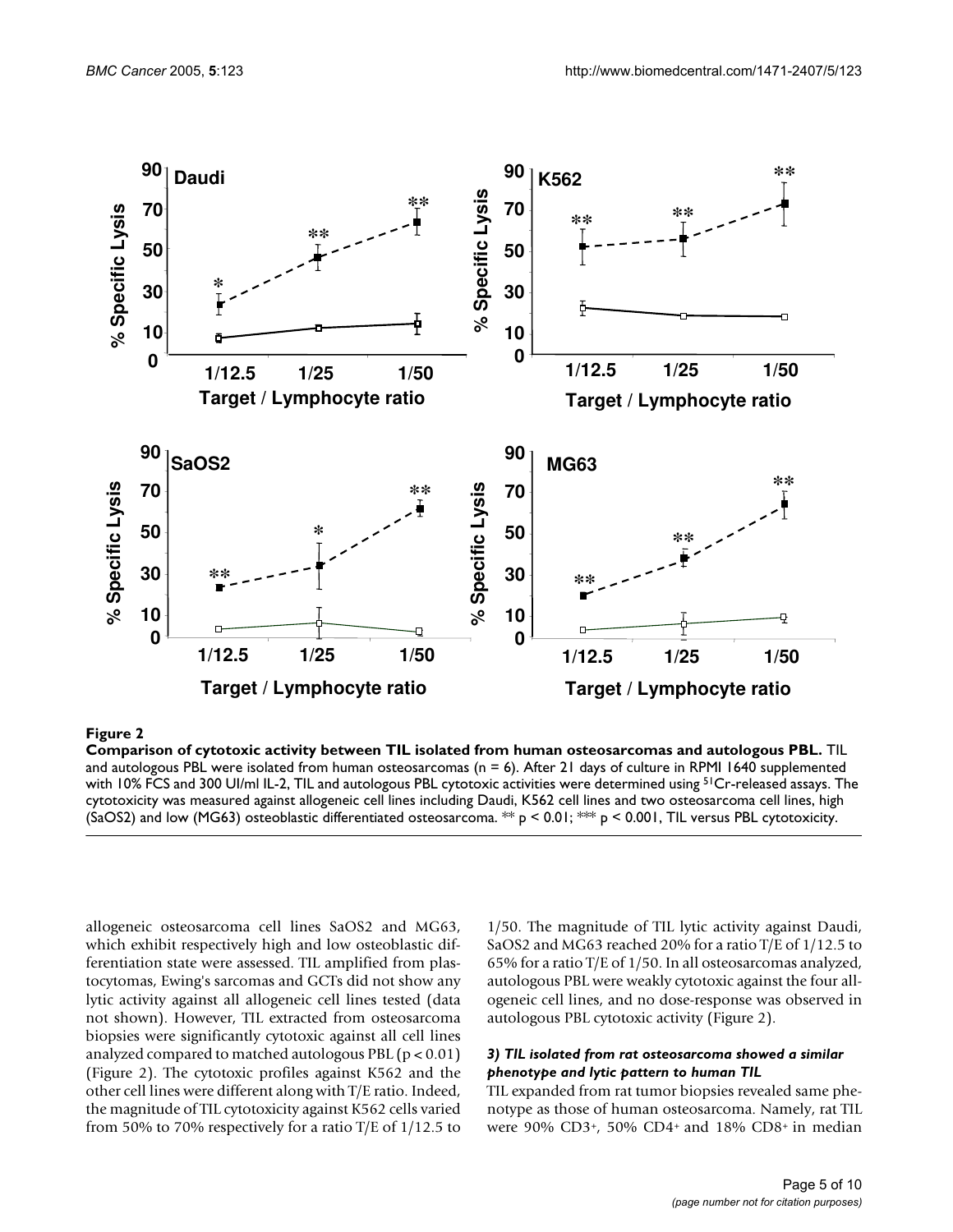

#### Figure 3

**Comparative analysis of TIL and autologous PBL phenotype isolated from rat osteosarcoma.** TIL were isolated from rat osteosarcoma biopsies ( $n = 8$ ) by enzymatic treatment and cultured for 14 days in X-VIVO 15 supplemented with 900 UI/ml IL-2. Autologous PBL were isolated from peripheral blood samples after gradient density centrifugation and cultured in the same conditions for 14 days. After the culture period, the phenotype of TIL (hatched bars) and PBL (dark bars) were analyzed by flow cytometry. The percentages of positive cells are given as median value.

value (Figure 3, hatched bars). Autologous PBL had an inverse  $CD4*/CD8+$  ratio with 16%  $CD4+$  and 32%  $CD8+$ cells in median value (Figure 3, dark bars).

<sup>51</sup>Cr-released assays also disclosed the similar lytic pattern of rat TIL against autologous and allogeneic tumor cell lines (UMR 106, ROS 17/2.8) to human TIL (Figure [4\)](#page-6-0). Moreover, this lytic activity was higher against autologous tumor cells and UMR 106 (63% T/E of 1/50) compared to ROS 17/2.8 cells (48% T/E of 1/50) (Figure [4\)](#page-6-0).

To elucidate the capability of autologous tumor cells to stimulate the proliferation of rat TIL, expanded TIL were cultured with irradiated tumor cells. Figure [5](#page-7-0) showed the kinetic expansion of rat TIL without tumor antigens during the first 23 days and with irradiated tumor cells in the following term. TIL proliferation was characterized by gradual expansion (more than 4-fold) in the first 3 weeks culture and rapid proliferation reached 10-fold number within following five days culture (Figure [5](#page-7-0)). TIL expanded from rat osteosarcoma were very sensitive to the tumor antigens expressed by autologous tumor cells. These data demonstrated that TIL expanded from osteosarcoma were very sensitive to the tumor antigens expressed by autologous tumor cells.

#### **Discussion**

The present data demonstrated that TIL could be isolated from the most of adult bone-associated tumors studied

<span id="page-6-0"></span>

#### Figure 4

**Comparison of cytotoxic activity between TIL isolated from rat osteosarcomas and autologous PBL.**  TIL were isolated from rat osteosarcoma biopsies ( $n = 8$ ). After 14 days of culture in X-VIVO 15 supplemented with 900 UI/ml IL-2, TIL and autologous PBL cytotoxic activities were determined using <sup>51</sup>Cr-released assays. The cytotoxicity was measured against autologous rat osteosarcoma cells and allogeneic rat osteosarcoma cell lines including UMR 106 and ROS 17/2.8.  $* p < 0.05$ , TIL versus PBL cytotoxicity.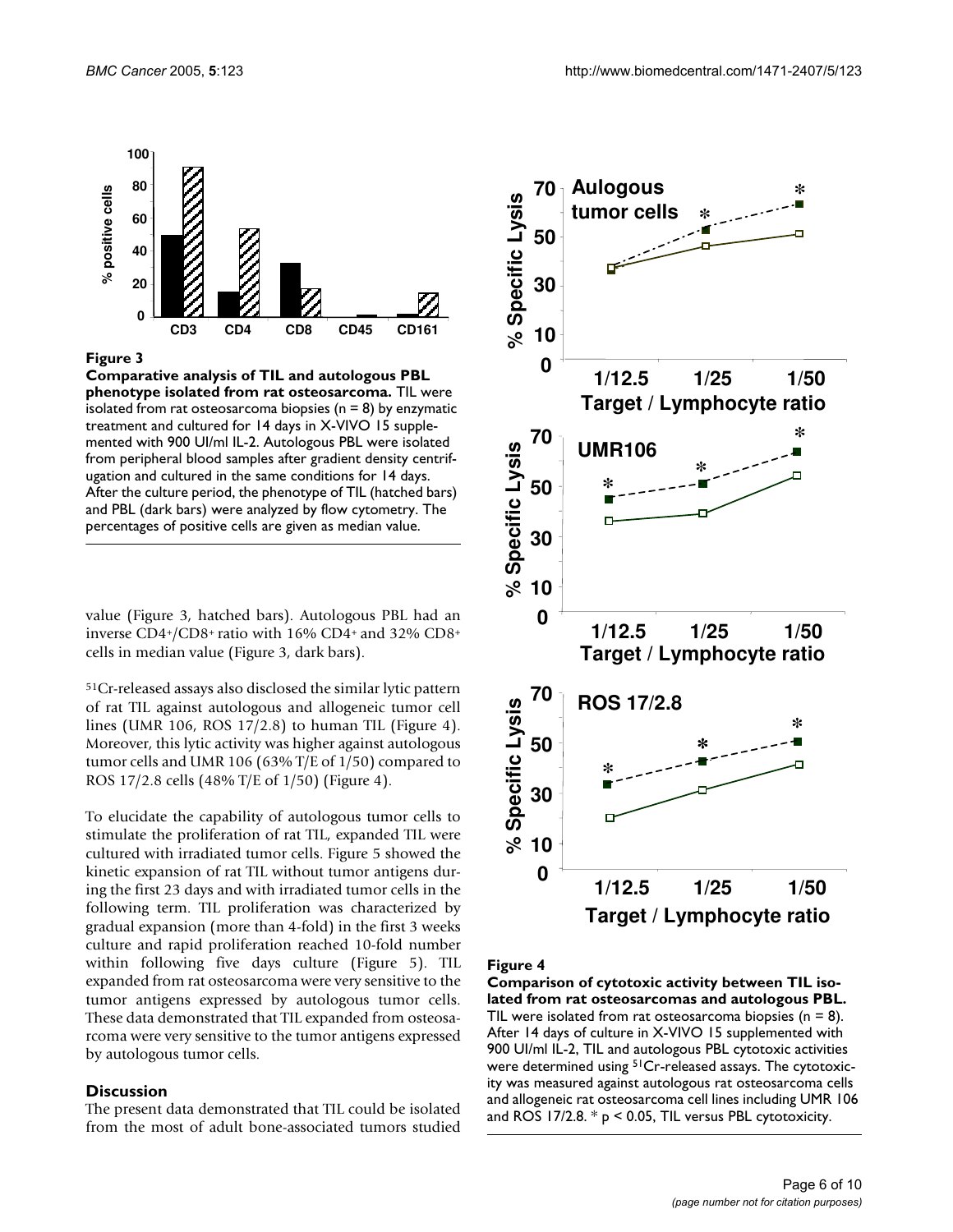<span id="page-7-0"></span>

#### **Figure 5**

**Proliferation profile of TIL isolated from rat osteosarcoma.** These data are representative of three independent tumors. TIL isolated from rat osteosarcoma biopsies by enzymatic treatment were cultured at  $5 \times 10^5$  TIL per well (6-multiwell plate) for 28 days in X-VIVO 15 supplemented with 900 UI/ml IL-2. At day 23 (arrow),  $20 \times 10^3$  irradiated (75 grays) autologous osteosarcoma cells were added in each well. TIL were manually numbered using the trypan blue staining.

(osteosarcomas, Ewing's sarcomas, GCTs, plasmocytomas) except for chondrosarcoma, fibrous dysplasia and 50% of bone metastases; while only TIL extracted from osteosarcomas demonstrated a lytic activity against allogeneic tumor cell lines. Moreover, TIL extracted from osteosarcoma biopsies were significantly cytotoxic against all cell lines analyzed compared to matched autologous PBL. These findings demonstrating the interest of expanded TIL to target osteosarcoma cells.

Lymphocytes localized in a tumor foci could represent a tumor-specific response of T lymphocytes associated for one part to a non-specific component due to the inflammatory infiltrate. In this context, the adoptive transfer of specific-cytotoxic T cells has been already shown to induce tumor rejection in several animal tumor models [32,33]. Although isolation and characterization of TIL have been successfully performed in human malignant tumors [5[-21](#page-9-0)], few data is available in the literature about bone-associated tumors except for pediatric tumors [34,35]. The presence of T lymphocytes in human osteosarcoma tissues was previously studied by Trieb *et al*. by immunohistochemical studies [36]. Phenotypic analyses have revealed that these infiltrating lymphocytes into osteosarcoma were 95% CD3<sup>+</sup>and 68% CD8<sup>+</sup>[36]. Rivoltini L *et al*. have also analyzed the phenotype of TIL in 37 pediatric tumors, including 12 osteosarcomas and demonstrated CD8<sup>+</sup>predominancy [34]. The latter also revealed that the lytic pattern of TIL against both allogeneic and autologous tumor cells were variable depend on the histology. Rivoltini L *et al*. concluded, in 1992, that TIL extracted from pediatric tumors were difficult to expand at levels required for immunotherapy, however they could be envisaged [34]. In our study, the phenotype of TIL isolated from adult osteosarcomas are very similar in all cases (two third of CD4<sup>+</sup>and one third of CD8<sup>+</sup>) and autologous PBL were weakly cytotoxic against the four allogeneic cell lines tested. This discrepancy between TIL and PBL could be explained by the homing processus of the tumor-specific T lymphocytes to the tumor foci. Indeed, recently, Haanen *et al* investigated the presence of TIL and circulating Tumor Associated antigens(TAA)-T cells before and after autologous tumor cell vaccination in metastatic melanoma patients [35]. They demonstrated that in none of the patients, TAA-specific T cells were found both in tumor tissue and circulating blood at the same time. No significant changes in the frequency and specificity circulating TAA-specific T were found during the treatment period in all patients while inside melanoma tissue, TAAspecific TIL could be detected in 75% of tumor samples analyzed. These data suggested that a possible homing phenomenon of the tumor-specific T cell population to the tumor site could contribute to the effectiveness of antitumor immunity.

An experiment rat osteosarcoma model mimicking the human pathology was used to elucidate the availability of TIL in an autologous system. TIL extracted from rat tumor biopsies demonstrated similar phenotype to human osteosarcoma TIL (predominantly CD4<sup>+</sup>) and exhibit a highly cytotoxic activity against autologous tumor cells. The predominance of CD4<sup>+</sup>TIL obtained from human and rat biopsies contrasts partially to the data reported by Topalian *et al*. [37]. Indeed, these authors showed a correlation between CD8<sup>+</sup>lymphocytes and high cytotoxic activity. However, the role of the CD4+ T lymphocyte sub-populations on the CD8<sup>+</sup>TIL activity remains to be clearly defined. The CD8<sup>+</sup>T cell survival and activity against the most of the tumor is increased by CD4<sup>+</sup>T helper cells (CD4<sup>+</sup>CD25-) and downregulated by CD4<sup>+</sup>T regulator cells  $(CD4+CD25^+)$  [[38-](#page-9-1)[41\]](#page-9-2). The  $CD4^+CD25^+$  T cells maintain an microenvironment in the tumor sites that conceal the immunogenicity of tumor to permit progressive growth of antigenic tumors. In such cases, the suppression (*in vivo* or *ex vivo* from TIL extracted) of the T regulator cells represents a possible design of immunotherapeutic approach. In contrast to these data, the intestinal tumors which are strongly associated with an inflammatory microenvironment regress after injection of CD4+CD25+ T regulator cells [42]. The overall published papers raise the possibility of broader functions for regulatory lymphocytes in prevention and treatment of human cancers. Thus, CD4+ predominance in TIL population could not be prejudicial to the success of T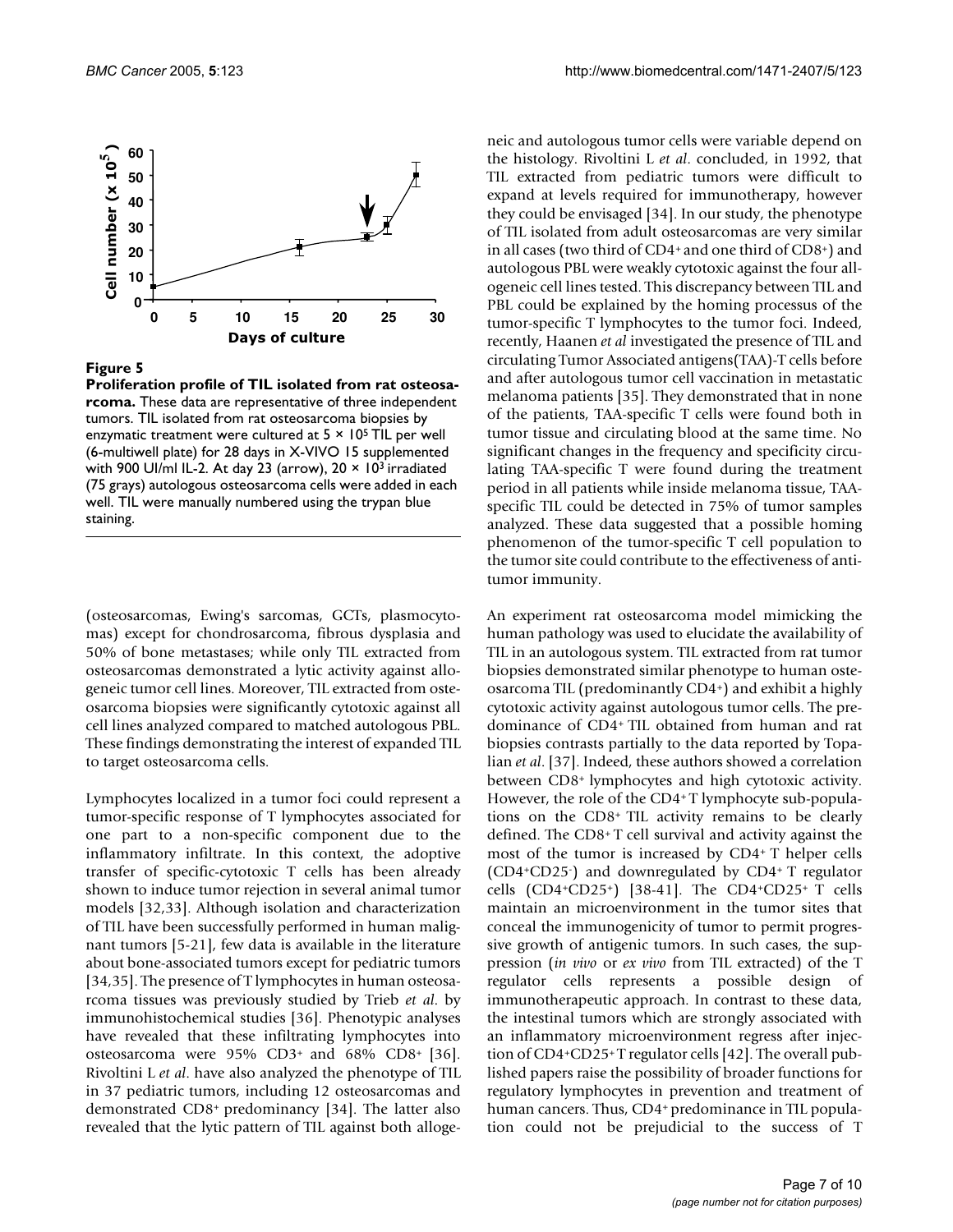lymphocyte-based immunotherapy but could be closely related to their CD25<sup>+</sup>(low or high), CD25- status.

The lytic activity exhibited by rat osteosarcoma TIL is lower against ROS 17/2.8 than against UMR 106 and autologous tumor cells, suggesting some common tumor antigens shared by tumor cells. In contrast to the results of Rivoltini *et al*. [34], the low proliferation rate of rat TIL could be easily re-stimulated by autologous tumor antigens (Figure [5\)](#page-7-0). These data therefore revealed that stimulation by tumor antigens could be a more appropriate technique to expand TIL for their use immunotherapy.

In the past decade, several reports underlined the capability of cellular therapy for osteosarcoma. The identification of human tumor antigens has opened new areas of antigen-specific cancer immunotherapy specifically targeting these antigens [6]. Indeed, several tumor antigens such as melanoma-associated antigen (MAGE) [43], squamous cell carcinoma antigen recognized by T cells (SART) 1 [44], SART3 [45] and papillomavirus binding factor [46] are expressed in osteosarcoma and provided the rationale to develop cellular therapies for this pathology. SART3 is highly expressed in osteosarcoma [45]. Moreover, the SART3-derived peptides were able to induce HLA-A2 restricted and tumor-specific cytotoxic T lymphocytes [45]. These data strengthened the potential use of the SART3-derived peptides for specific immunotherapy of HLA-A2<sup>+</sup> patients suffering from osteosarcoma. Taken together with the prevalence of HLA-A24 [46], this strategy could be applicable for approximately 60% of patients with osteosarcoma. Furthermore, no severe adverse response associated with peptides administration, and a significant up-modulation of the cellular immune response against tumor cells in clinical trial using SART3 derived peptides in HLA-A24<sup>+</sup>patients with colon cancer [47] encourages further application of this strategy for osteosarcoma. More recently, Trieb *et al*. demonstrated that Hsp 72 is involved in the interaction between T lymphocytes and osteosarcoma cells expressing Hsp72 [48]. The cytotoxic potential of these lymphocytes might lead to an increased immune response leading to the rejection of the osteosarcoma [48]. In light of the complementary animal experiments, cytotoxic lymphocytes recognizing specific tumor antigens appear to be a more effective therapeutic strategy than polyclonal TIL-based immunotherapy. Combined TIL with above strategies therefore might be more effective to achieve desired results.

# **Conclusion**

The results of the present report reveal that TIL exhibiting a high cytotoxic activity can be easily isolated from adult osteosarcomas. The poor prognosis of osteosarcoma must lead to develop new therapeutic approaches, especially in high sub-group such as adult osteosarcomas. TIL therapy is one of the hopeful strategies contribute to answer this intention.

# **Abbreviations**

Tumor-infiltrating lymphocytes (TIL)

# **Competing interests**

The author(s) declare that they have no competing interests.

#### **Authors' contributions**

TS and M K contributed equally to this work. TS, MK and CB and carried out the *in vitro* experiments (TIL extraction, phenotypic and functional analyses); PN and GF coordinated the patient healthcare included in the study and collected human samples. FR carried out and coordinated the animal studies. HD conceived of the study, participated in its design and coordination, and has written the manuscript. All authors read and approved the final manuscript.

# **Additional material**

# **Additional File 1**

*Table 1: Panel of patients studied. 27 patients treated in the Department of Orthopedic Surgery of Nantes University Hospital (France) between September 2004 and June 2005, were included in the present study. The Table summarize the patients' characteristics included.* Click here for file

[\[http://www.biomedcentral.com/content/supplementary/1471-](http://www.biomedcentral.com/content/supplementary/1471-2407-5-123-S1.doc) 2407-5-123-S1.doc]

# **Acknowledgements**

This work was supported by a grant from the French Ministry of Research and Technology (ACI n°TS/0220044) and by a grant from the Pays-de-Loire Committee of the Ligue Contre le Cancer. S. Théoleyre and K. Mori, respectively, received a fellowship from the Pays-de-Loire Committee of the Ligue Contre le Cancer and from the Ligue Nationale Contre le Cancer.

#### **References**

- 1. Rosen G, Murphy ML, Huvos AG, Gutierrez M, Marcove RC: **[Chem](http://www.ncbi.nlm.nih.gov/entrez/query.fcgi?cmd=Retrieve&db=PubMed&dopt=Abstract&list_uids=1082364)[otherapy, en bloc resection, and prosthetic bone replace](http://www.ncbi.nlm.nih.gov/entrez/query.fcgi?cmd=Retrieve&db=PubMed&dopt=Abstract&list_uids=1082364)[ment in treatment of osteogenic sarcoma.](http://www.ncbi.nlm.nih.gov/entrez/query.fcgi?cmd=Retrieve&db=PubMed&dopt=Abstract&list_uids=1082364)** *Cancer* 1976, **37:**1-11.
- 2. Link MP, Goorin AM, Horowitz M, Meyer WH, Belasco J, Baker A, Ayala A, Shuster J: **[Adjuvant chemotherapy of high-grade oste](http://www.ncbi.nlm.nih.gov/entrez/query.fcgi?cmd=Retrieve&db=PubMed&dopt=Abstract&list_uids=1884563)[osarcoma of the extremity. Updated results of the multi](http://www.ncbi.nlm.nih.gov/entrez/query.fcgi?cmd=Retrieve&db=PubMed&dopt=Abstract&list_uids=1884563)[institutional osteosarcoma study.](http://www.ncbi.nlm.nih.gov/entrez/query.fcgi?cmd=Retrieve&db=PubMed&dopt=Abstract&list_uids=1884563)** *Clin Orthop* 1991, **270:**8-14.
- 3. Provisor AJ, Ettinger LJ, Nachman JB, Krailo MD, Makley JT, Yunis EJ, Huvos AG, Betcher DL, Baum ES, Kisker CT, Miser JS: **[Treatment](http://www.ncbi.nlm.nih.gov/entrez/query.fcgi?cmd=Retrieve&db=PubMed&dopt=Abstract&list_uids=8996127) [of non-metastatic osteosarcoma of the extremity with pre](http://www.ncbi.nlm.nih.gov/entrez/query.fcgi?cmd=Retrieve&db=PubMed&dopt=Abstract&list_uids=8996127)operative chemotherapy: a report from the Children's Can[cer Group.](http://www.ncbi.nlm.nih.gov/entrez/query.fcgi?cmd=Retrieve&db=PubMed&dopt=Abstract&list_uids=8996127)** *J Clin Oncol* 1997, **15:**76-84.
- 4. Rosenberg SA, Spiess P, Lafreniere R: **[A new approach to the](http://www.ncbi.nlm.nih.gov/entrez/query.fcgi?cmd=Retrieve&db=PubMed&dopt=Abstract&list_uids=3489291) [adoptive immunotherapy of cancer with tumor-infiltrating](http://www.ncbi.nlm.nih.gov/entrez/query.fcgi?cmd=Retrieve&db=PubMed&dopt=Abstract&list_uids=3489291) [lymphocytes.](http://www.ncbi.nlm.nih.gov/entrez/query.fcgi?cmd=Retrieve&db=PubMed&dopt=Abstract&list_uids=3489291)** *Science* 1986, **233:**1318-1321.
- 5. Aebersold P, Hyatt C, Johnson S, Hines K, Korcak L, Sanders M, Lotze M, Topalian S, Yang J, Rosenberg SA: **[Lysis of autologous](http://www.ncbi.nlm.nih.gov/entrez/query.fcgi?cmd=Retrieve&db=PubMed&dopt=Abstract&list_uids=2067036)**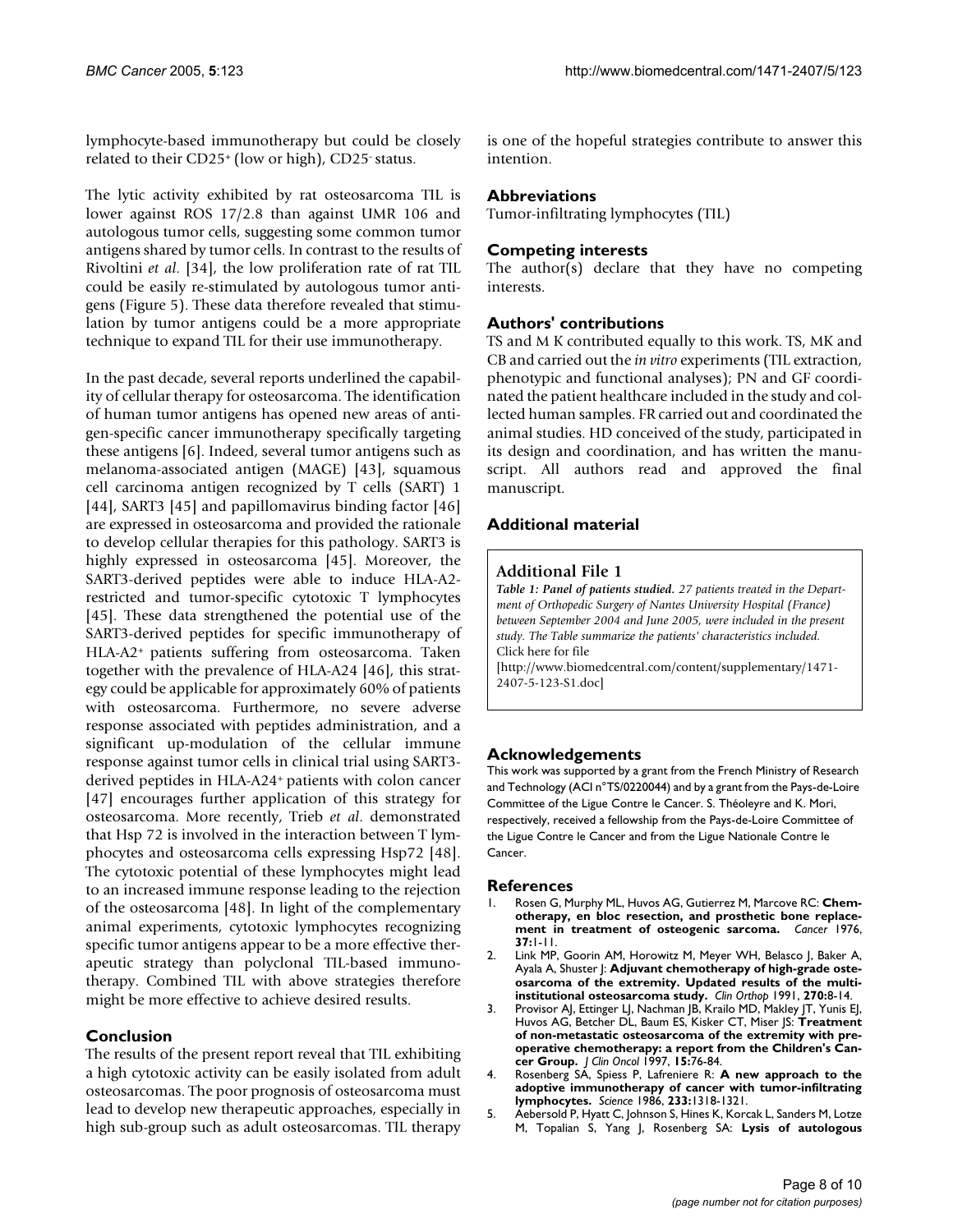**[melanoma cells by tumor-infiltrating lymphocytes: associa](http://www.ncbi.nlm.nih.gov/entrez/query.fcgi?cmd=Retrieve&db=PubMed&dopt=Abstract&list_uids=2067036)[tion with clinical response.](http://www.ncbi.nlm.nih.gov/entrez/query.fcgi?cmd=Retrieve&db=PubMed&dopt=Abstract&list_uids=2067036)** *J Natl Cancer Inst* 1991, **83:**932-937.

- 6. Rosenberg SA: **[Progress in human tumour immunology and](http://www.ncbi.nlm.nih.gov/entrez/query.fcgi?cmd=Retrieve&db=PubMed&dopt=Abstract&list_uids=11357146) [immunotherapy.](http://www.ncbi.nlm.nih.gov/entrez/query.fcgi?cmd=Retrieve&db=PubMed&dopt=Abstract&list_uids=11357146)** *Nature* 2001, **411:**380-384.
- 7. Dudley ME, Wunderlich JR, Shelton TE, Even J, Rosenberg SA: **[Gen](http://www.ncbi.nlm.nih.gov/entrez/query.fcgi?cmd=Retrieve&db=PubMed&dopt=Abstract&list_uids=12843795)[eration of tumor-infiltrating lymphocyte cultures for use in](http://www.ncbi.nlm.nih.gov/entrez/query.fcgi?cmd=Retrieve&db=PubMed&dopt=Abstract&list_uids=12843795) [adoptive transfer therapy for melanoma patients.](http://www.ncbi.nlm.nih.gov/entrez/query.fcgi?cmd=Retrieve&db=PubMed&dopt=Abstract&list_uids=12843795)** *J Immunother* 2003, **26:**332-342.
- 8. Fabbri M, Ridolfi R, Maltino R, Ridolfi L, Riccobon A, Flamini E, De Paola F, Verdecchia GM, Amadori D: **[Tumor infiltrating lym](http://www.ncbi.nlm.nih.gov/entrez/query.fcgi?cmd=Retrieve&db=PubMed&dopt=Abstract&list_uids=10778766)[phocytes and continous infusion interleukin-2 after metasta](http://www.ncbi.nlm.nih.gov/entrez/query.fcgi?cmd=Retrieve&db=PubMed&dopt=Abstract&list_uids=10778766)sectomy in 61 patients with melanoma, colorectal and renal [carcinoma.](http://www.ncbi.nlm.nih.gov/entrez/query.fcgi?cmd=Retrieve&db=PubMed&dopt=Abstract&list_uids=10778766)** *Tumori* 2000, **86:**46-52.
- Huang J, Khong HT, Dudley ME, El-Gamil M, Li YF, Rosenberg SA, Robbins PF: **[Survival, persistence, and progressive differentia](http://www.ncbi.nlm.nih.gov/entrez/query.fcgi?cmd=Retrieve&db=PubMed&dopt=Abstract&list_uids=15838383)[tion of adoptively transferred tumor-reactive T cells associ](http://www.ncbi.nlm.nih.gov/entrez/query.fcgi?cmd=Retrieve&db=PubMed&dopt=Abstract&list_uids=15838383)[ated with tumor regression.](http://www.ncbi.nlm.nih.gov/entrez/query.fcgi?cmd=Retrieve&db=PubMed&dopt=Abstract&list_uids=15838383)** *J Immunother* 2005, **28:**258-267.
- 10. El Hage F, Vergnon I, Grunenwald D, Soria JC, Chouaib S, Mami-Chouaib F: **[Generation of diverse mutated tumor antigen-spe](http://www.ncbi.nlm.nih.gov/entrez/query.fcgi?cmd=Retrieve&db=PubMed&dopt=Abstract&list_uids=16077989)[cific cytotoxic T lymphocytes in a lung cancer patient with](http://www.ncbi.nlm.nih.gov/entrez/query.fcgi?cmd=Retrieve&db=PubMed&dopt=Abstract&list_uids=16077989) [long survival.](http://www.ncbi.nlm.nih.gov/entrez/query.fcgi?cmd=Retrieve&db=PubMed&dopt=Abstract&list_uids=16077989)** *Oncol Rep* 2005, **14:**763-769.
- 11. Dillma R, Schiltz P, DePriest C, Barth N, Beutel L, de Leon C, O'Connor A, Nayak S: **[Tumor-infiltrating lymphocytes and inter](http://www.ncbi.nlm.nih.gov/entrez/query.fcgi?cmd=Retrieve&db=PubMed&dopt=Abstract&list_uids=15665620)[leukin-2: dose and schedules of administration in the](http://www.ncbi.nlm.nih.gov/entrez/query.fcgi?cmd=Retrieve&db=PubMed&dopt=Abstract&list_uids=15665620) [treatment of metastatic cancer.](http://www.ncbi.nlm.nih.gov/entrez/query.fcgi?cmd=Retrieve&db=PubMed&dopt=Abstract&list_uids=15665620)** *Cancer Biother Radiopharm* 2004, **19:**730-737.
- 12. Kowalczyk D, Skorupski W, Kwias Z, Nowak J: **[Flow cytometric](http://www.ncbi.nlm.nih.gov/entrez/query.fcgi?cmd=Retrieve&db=PubMed&dopt=Abstract&list_uids=9352689) [analysis of tumour-infiltrating lymphocytes in patients with](http://www.ncbi.nlm.nih.gov/entrez/query.fcgi?cmd=Retrieve&db=PubMed&dopt=Abstract&list_uids=9352689) [renal cell carcinoma.](http://www.ncbi.nlm.nih.gov/entrez/query.fcgi?cmd=Retrieve&db=PubMed&dopt=Abstract&list_uids=9352689)** *Br J Urol* 1997, **80:**543-547.
- 13. Dierderichsen AC, Zeuthen J, Christensen PB, Kristensen T: **[Char](http://www.ncbi.nlm.nih.gov/entrez/query.fcgi?cmd=Retrieve&db=PubMed&dopt=Abstract&list_uids=10505031)[acterization of tumour infiltrating lymphocytes and correla](http://www.ncbi.nlm.nih.gov/entrez/query.fcgi?cmd=Retrieve&db=PubMed&dopt=Abstract&list_uids=10505031)tions with immunological surface molecules in colorectal [cancer.](http://www.ncbi.nlm.nih.gov/entrez/query.fcgi?cmd=Retrieve&db=PubMed&dopt=Abstract&list_uids=10505031)** *Eur J Cancer* 1999, **35:**721-726.
- 14. Ikeguchi M, Oi K, Hirooka Y, Kaibara N: **CD8+ [lymphocyte infiltra](http://www.ncbi.nlm.nih.gov/entrez/query.fcgi?cmd=Retrieve&db=PubMed&dopt=Abstract&list_uids=14736523)[tion and apoptosis in hepatocellular carcinoma.](http://www.ncbi.nlm.nih.gov/entrez/query.fcgi?cmd=Retrieve&db=PubMed&dopt=Abstract&list_uids=14736523)** *Eur J Surg Oncol* 2004, **30:**53-57.
- 15. Yakirevich E, Izhak OB, Rennert G, Kovacs ZG, Resnick MB: **[Cyto](http://www.ncbi.nlm.nih.gov/entrez/query.fcgi?cmd=Retrieve&db=PubMed&dopt=Abstract&list_uids=10574602)[toxic phenotype of tumor infiltrating lymphocytes in medul](http://www.ncbi.nlm.nih.gov/entrez/query.fcgi?cmd=Retrieve&db=PubMed&dopt=Abstract&list_uids=10574602)[lary carcinoma of the breast.](http://www.ncbi.nlm.nih.gov/entrez/query.fcgi?cmd=Retrieve&db=PubMed&dopt=Abstract&list_uids=10574602)** *Mod Pathol* 1999, **12:**1050-1056.
- 16. Mercader M, Bodner BK, Moser MT, Kwon PS, Park ES, Manecke RG, Ellis TM, Wojcik EM, Yang D, Flanigan RC, Waters WB, Kast WM, Kwon ED: **[T cell infiltration of the prostate induced by andro](http://www.ncbi.nlm.nih.gov/entrez/query.fcgi?cmd=Retrieve&db=PubMed&dopt=Abstract&list_uids=11734652)[gen withdrawal in patients with prostate cancer.](http://www.ncbi.nlm.nih.gov/entrez/query.fcgi?cmd=Retrieve&db=PubMed&dopt=Abstract&list_uids=11734652)** *Proc Natl Acad Sci USA* 2001, **98:**14565-14570.
- 17. Kobayashi M, Ito M, Sano K, Honda T, Nakayama J: **[Pulmonary lym](http://www.ncbi.nlm.nih.gov/entrez/query.fcgi?cmd=Retrieve&db=PubMed&dopt=Abstract&list_uids=15168777)phoepithelioma-like carcinoma: predominant infiltration of [tumor-associated cytotoxic T lymphocytes might represent](http://www.ncbi.nlm.nih.gov/entrez/query.fcgi?cmd=Retrieve&db=PubMed&dopt=Abstract&list_uids=15168777) [the enhanced tumor immunity.](http://www.ncbi.nlm.nih.gov/entrez/query.fcgi?cmd=Retrieve&db=PubMed&dopt=Abstract&list_uids=15168777)** *Intern Med* 2004, **43:**323-326.
- 18. Noonan K, Matsui W, Serafini P, Carbley R, Tan G, Khalifi J, Bonyhadi M, Levitsky H, Whartenby K, Borrelo I: **[Activated marrow-infil](http://www.ncbi.nlm.nih.gov/entrez/query.fcgi?cmd=Retrieve&db=PubMed&dopt=Abstract&list_uids=15753403)[trating lymphocytes effectively target plasma cells and their](http://www.ncbi.nlm.nih.gov/entrez/query.fcgi?cmd=Retrieve&db=PubMed&dopt=Abstract&list_uids=15753403) [clonogenic precursors.](http://www.ncbi.nlm.nih.gov/entrez/query.fcgi?cmd=Retrieve&db=PubMed&dopt=Abstract&list_uids=15753403)** *Cancer Res* 2005, **65:**2026-2034.
- 19. Rivoltini L, Arienti F, Orazi A, Cefalo G, Gasparini M, Gambacorti-Passerini C, Fossati-Bellani F, Parmiani G: **[Phenotypic and func](http://www.ncbi.nlm.nih.gov/entrez/query.fcgi?cmd=Retrieve&db=PubMed&dopt=Abstract&list_uids=1311218)[tional analysis of lymphocytes infiltrating paediatric](http://www.ncbi.nlm.nih.gov/entrez/query.fcgi?cmd=Retrieve&db=PubMed&dopt=Abstract&list_uids=1311218) tumours, with a characterization of the tumour phenotype.** *Cancer Immunol Immunother* 1992, **34:**241-251.
- 20. Zietz C, Rumpler U, Sturzl M, Lohrs U: **[Inverse relation of Fas-lig](http://www.ncbi.nlm.nih.gov/entrez/query.fcgi?cmd=Retrieve&db=PubMed&dopt=Abstract&list_uids=11549589)[and and tumor-infiltrating lymphocytes in angiosarcoma:](http://www.ncbi.nlm.nih.gov/entrez/query.fcgi?cmd=Retrieve&db=PubMed&dopt=Abstract&list_uids=11549589) [indications of apoptotic tumor counterattack.](http://www.ncbi.nlm.nih.gov/entrez/query.fcgi?cmd=Retrieve&db=PubMed&dopt=Abstract&list_uids=11549589)** *Am J Pathol* 2001, **159:**963-970.
- <span id="page-9-0"></span>21. Barber MR, Yang TJ: **Tumor infiltrating lymphocytes: CD8<sup>+</sup> [lymphocytes in canine transmissible venereal sarcomas at](http://www.ncbi.nlm.nih.gov/entrez/query.fcgi?cmd=Retrieve&db=PubMed&dopt=Abstract&list_uids=10368665) [different stages of tumor growth.](http://www.ncbi.nlm.nih.gov/entrez/query.fcgi?cmd=Retrieve&db=PubMed&dopt=Abstract&list_uids=10368665)** *Anticancer Res* 1999, **19:**1137-1142.
- 22. Yu R, Fujio K, Tahara H, Araki Y, Yamamoto K: **[Clonal dynamics of](http://www.ncbi.nlm.nih.gov/entrez/query.fcgi?cmd=Retrieve&db=PubMed&dopt=Abstract&list_uids=15902685) [tumor-infiltrating lymphocytes.](http://www.ncbi.nlm.nih.gov/entrez/query.fcgi?cmd=Retrieve&db=PubMed&dopt=Abstract&list_uids=15902685)** *Eur J Immunol* 2005, **35:**1754-1763.
- 23. Rosenberg SA, Yannelli JR, Yang JC, Topalian SL, Schwartzentruber DJ, Weber JS, Parkinson DR, Seipp CA, Einhorn JH, White DE: **[Treatment of patients with metastatic melanoma with](http://www.ncbi.nlm.nih.gov/entrez/query.fcgi?cmd=Retrieve&db=PubMed&dopt=Abstract&list_uids=8028037) autologous tumor-infiltrating lymphocytes and interleukin 2.** *J Natl Cancer Inst* 1994, **86:**1159-1166.
- 24. Dreno B, Nguyen JM, Khammari A, Pandolfino MC, Tessier MH, Bercegeay S, Cassidanius A, Lemarre P, Billaudel S, Labarriere N, Jotereau F: **[Randomized trial of adoptive transfer of melanoma](http://www.ncbi.nlm.nih.gov/entrez/query.fcgi?cmd=Retrieve&db=PubMed&dopt=Abstract&list_uids=12384805)**

**[tumor-infiltrating lymphocytes as adjuvant therapy for stage](http://www.ncbi.nlm.nih.gov/entrez/query.fcgi?cmd=Retrieve&db=PubMed&dopt=Abstract&list_uids=12384805) [III melanoma.](http://www.ncbi.nlm.nih.gov/entrez/query.fcgi?cmd=Retrieve&db=PubMed&dopt=Abstract&list_uids=12384805)** *Cancer Immunol Immunother* 2002, **51:**539-546.

- 25. Burger UL, Chang MP, Nagoshi M, Goedegebuure PS, Eberlein TJ: **Improved** *in vivo* **efficacy of TIL after restimulation with irradiated tumor cells** *in vitro***[.](http://www.ncbi.nlm.nih.gov/entrez/query.fcgi?cmd=Retrieve&db=PubMed&dopt=Abstract&list_uids=8915492)** *Ann Surg Oncol* 1996, **3:**580-587.
- 26. Harada M, Matsuzaki G, Shinomiya Y, Kurosawa S, Ito O, Okamoto T, Takenoyama M, Sumitika H, Nishimura Y, Nomoto K: **Generation of tumor-specific cytotoxic T lymphocytes** *in vivo* **[com](http://www.ncbi.nlm.nih.gov/entrez/query.fcgi?cmd=Retrieve&db=PubMed&dopt=Abstract&list_uids=8162615)[bined treatment with inactivated tumor cells and](http://www.ncbi.nlm.nih.gov/entrez/query.fcgi?cmd=Retrieve&db=PubMed&dopt=Abstract&list_uids=8162615) [recombinant interleukin-2.](http://www.ncbi.nlm.nih.gov/entrez/query.fcgi?cmd=Retrieve&db=PubMed&dopt=Abstract&list_uids=8162615)** *Cancer Immunol Immunother* 1994, **38:**332-338.
- 27. Yang JC, Perry-Lalley D, Rosenberg SA: **An improved method for growing murine tumor-infiltrating lymphocytes with** *in vivo* **[antitumor activity.](http://www.ncbi.nlm.nih.gov/entrez/query.fcgi?cmd=Retrieve&db=PubMed&dopt=Abstract&list_uids=1971302)** *J Biol Response Mod* 1990, **9:**149-159.
- 28. Rosenberg SA, Spiess P, Lafreniere R: **[A new approach to the](http://www.ncbi.nlm.nih.gov/entrez/query.fcgi?cmd=Retrieve&db=PubMed&dopt=Abstract&list_uids=3489291) [adoptive immunotherapy of cancer with infiltrating](http://www.ncbi.nlm.nih.gov/entrez/query.fcgi?cmd=Retrieve&db=PubMed&dopt=Abstract&list_uids=3489291) [lymphocytes.](http://www.ncbi.nlm.nih.gov/entrez/query.fcgi?cmd=Retrieve&db=PubMed&dopt=Abstract&list_uids=3489291)** *Science* 1986, **233:**1318-1321.
- Klein B, Pals S, Masse R, Lafuma J, Morin M, Binart N, Jasmin JR, Jasmin C: **[Studies of bone and soft-tissue tumours induced in rats](http://www.ncbi.nlm.nih.gov/entrez/query.fcgi?cmd=Retrieve&db=PubMed&dopt=Abstract&list_uids=269099) [with radioactive cerium chloride.](http://www.ncbi.nlm.nih.gov/entrez/query.fcgi?cmd=Retrieve&db=PubMed&dopt=Abstract&list_uids=269099)** *Int J Cancer* 1977, **20:**112-119.
- 30. Thiéry J-P, Perdereau B, Gongora R, Gongora G, Mazabraud A: **Un modèle experimental d'ostéosarcome chez le rat. II L'ostéosarcome greffable du rat.** *Sem Hôp Paris* 1982, **58:**1686-1689.
- 31. Heymann D, Ory B, Blanchard F, Heymann MF, Coipeau P, Charrier C, Couillaud S, Thiéry JP, Gouin F, Rédini F: **[Enhanced tumor](http://www.ncbi.nlm.nih.gov/entrez/query.fcgi?cmd=Retrieve&db=PubMed&dopt=Abstract&list_uids=15894525) [regression and tissue repair when zoledronic acid is com](http://www.ncbi.nlm.nih.gov/entrez/query.fcgi?cmd=Retrieve&db=PubMed&dopt=Abstract&list_uids=15894525)[bined with ifosfamide in rat osteosarcoma.](http://www.ncbi.nlm.nih.gov/entrez/query.fcgi?cmd=Retrieve&db=PubMed&dopt=Abstract&list_uids=15894525)** *Bone* 2005, **37:**74-86.
- 32. Lynch DH, Miller RE: **[Immunotherapeutic elimination of syn](http://www.ncbi.nlm.nih.gov/entrez/query.fcgi?cmd=Retrieve&db=PubMed&dopt=Abstract&list_uids=1904359)genic tumors in vivo by cytotoxic T lymphocytes generated [in vitro from lymphocytes from the draining lymph nodes of](http://www.ncbi.nlm.nih.gov/entrez/query.fcgi?cmd=Retrieve&db=PubMed&dopt=Abstract&list_uids=1904359) [tumor-bearing mice.](http://www.ncbi.nlm.nih.gov/entrez/query.fcgi?cmd=Retrieve&db=PubMed&dopt=Abstract&list_uids=1904359)** *Eur J Immunol* 1991, **21:**1403-1410.
- 33. Melief CJ, Kast WM: **[T-cell immunotherapy of tumors by adop](http://www.ncbi.nlm.nih.gov/entrez/query.fcgi?cmd=Retrieve&db=PubMed&dopt=Abstract&list_uids=7590825)[tive transfer of cytotoxic T lymphocytes and by vaccination](http://www.ncbi.nlm.nih.gov/entrez/query.fcgi?cmd=Retrieve&db=PubMed&dopt=Abstract&list_uids=7590825)** [with minimal essential epitopes.](http://www.ncbi.nlm.nih.gov/entrez/query.fcgi?cmd=Retrieve&db=PubMed&dopt=Abstract&list_uids=7590825) **145:**167-177.
- 34. Rivoltini L, Arienti F, Orazi A, Cefalo G, Gasparini M, Gambacorti-Passerini C, Fossati-Bellani F, Parmiani G: **[Phenotypic and func](http://www.ncbi.nlm.nih.gov/entrez/query.fcgi?cmd=Retrieve&db=PubMed&dopt=Abstract&list_uids=1311218)tional analysis of lymphocytes infiltrating paediatric [tumours, with a characterization of the tumour phenotype.](http://www.ncbi.nlm.nih.gov/entrez/query.fcgi?cmd=Retrieve&db=PubMed&dopt=Abstract&list_uids=1311218)** *Cancer Immunol Immunother* 1992, **34:**241-251.
- 35. Haanen JB, Baars A, Gomez R, Weber P, Smits M, de Gruijl TD, von Blomberg BM, Bloemena E, Scheper RJ, van Ham SM, Pinedo HM, van den Eertwegh AJ: **Melanoma-specific tumor-infiltrating lymphocytes but not circulating melanoma-specific T cells may predict survival in resected advanced-stage melanoma patients.** *Cancer Immunol Immunother* in press.
- 36. Trieb K, Lechleitner T, Lang S, Windhager R, Kotz R, Dirnhofer S: **[Evaluation of HLA-DR expression and T-lymphocyte infiltra](http://www.ncbi.nlm.nih.gov/entrez/query.fcgi?cmd=Retrieve&db=PubMed&dopt=Abstract&list_uids=9820863)[tion in osteosarcoma.](http://www.ncbi.nlm.nih.gov/entrez/query.fcgi?cmd=Retrieve&db=PubMed&dopt=Abstract&list_uids=9820863)** *Pathol Res Pract* 1998, **194:**679-684.
- 37. Topalian SL, Muul LM, Rosenberg SA: **Growth and immunological characteristics of lymphocytes infiltrating human tumors [abstract].** *Surg Forum* 1987, **37:**390.
- <span id="page-9-1"></span>Antony PA, Piccirillo CA, Akpinarli A, Finkelstein SE, Speiss PJ, Surman DR, Palmer DC, Chan CC, Klebanoff CA, Overwijk WW, Rosenberg SA, Resifo NP: **CD8+ T cell immunity against a tumor/self-antigen is augmented by CD4<sup>+</sup>[T helper cells and](http://www.ncbi.nlm.nih.gov/entrez/query.fcgi?cmd=Retrieve&db=PubMed&dopt=Abstract&list_uids=15728465) [hindered by naturally occurring T regulatory cells.](http://www.ncbi.nlm.nih.gov/entrez/query.fcgi?cmd=Retrieve&db=PubMed&dopt=Abstract&list_uids=15728465)** *J Immunol* 2005, **174:**2591-601.
- 39. Yu P, Lee Y, Liu W, Krusz T, Chong A, Schreiber H, Fu YX: **[Intratu](http://www.ncbi.nlm.nih.gov/entrez/query.fcgi?cmd=Retrieve&db=PubMed&dopt=Abstract&list_uids=15753211)[mor depletion of CD4+ cells unmasks tumor immunogenic](http://www.ncbi.nlm.nih.gov/entrez/query.fcgi?cmd=Retrieve&db=PubMed&dopt=Abstract&list_uids=15753211)[ity leading to the rejection of late-stage tumors.](http://www.ncbi.nlm.nih.gov/entrez/query.fcgi?cmd=Retrieve&db=PubMed&dopt=Abstract&list_uids=15753211)** *J Exp Med* 2005, **201:**779-791.
- 40. Ormandy LA, Hillemann T, Wedemeyer H, Manns MP, Greten TF, Korangy F: **[Increased populations of regulatory T cells in](http://www.ncbi.nlm.nih.gov/entrez/query.fcgi?cmd=Retrieve&db=PubMed&dopt=Abstract&list_uids=15781662) [peripheral blood of patients with hepatocellular carcinoma.](http://www.ncbi.nlm.nih.gov/entrez/query.fcgi?cmd=Retrieve&db=PubMed&dopt=Abstract&list_uids=15781662)** *Cancer Res* 2005, **65:**2457-2464.
- <span id="page-9-2"></span>41. Kojima H, Kanno Y, Hase H, Kobata T: **CD4<sup>+</sup>CD25<sup>+</sup>regulatory T cells attenuate the phosphatidylinositol 3-kinase/Akt pathway in antigen-primed immature CD8+ [CTLs during func](http://www.ncbi.nlm.nih.gov/entrez/query.fcgi?cmd=Retrieve&db=PubMed&dopt=Abstract&list_uids=15879088)[tional maturation.](http://www.ncbi.nlm.nih.gov/entrez/query.fcgi?cmd=Retrieve&db=PubMed&dopt=Abstract&list_uids=15879088)** *J Immunol* 2005, **174:**5959-5967.
- Erman SE, Sohn JJ, Rao VP, Nambiar PR, Ge Z, Fox JG, Schauer DB: **CD4<sup>+</sup>CD25<sup>+</sup>[regulatory lymphocytes induce regression of](http://www.ncbi.nlm.nih.gov/entrez/query.fcgi?cmd=Retrieve&db=PubMed&dopt=Abstract&list_uids=15899788) [intestinal tumors in ApcMin/+ mice.](http://www.ncbi.nlm.nih.gov/entrez/query.fcgi?cmd=Retrieve&db=PubMed&dopt=Abstract&list_uids=15899788)** *Cancer Res* 2005, **65:**3998-4004.